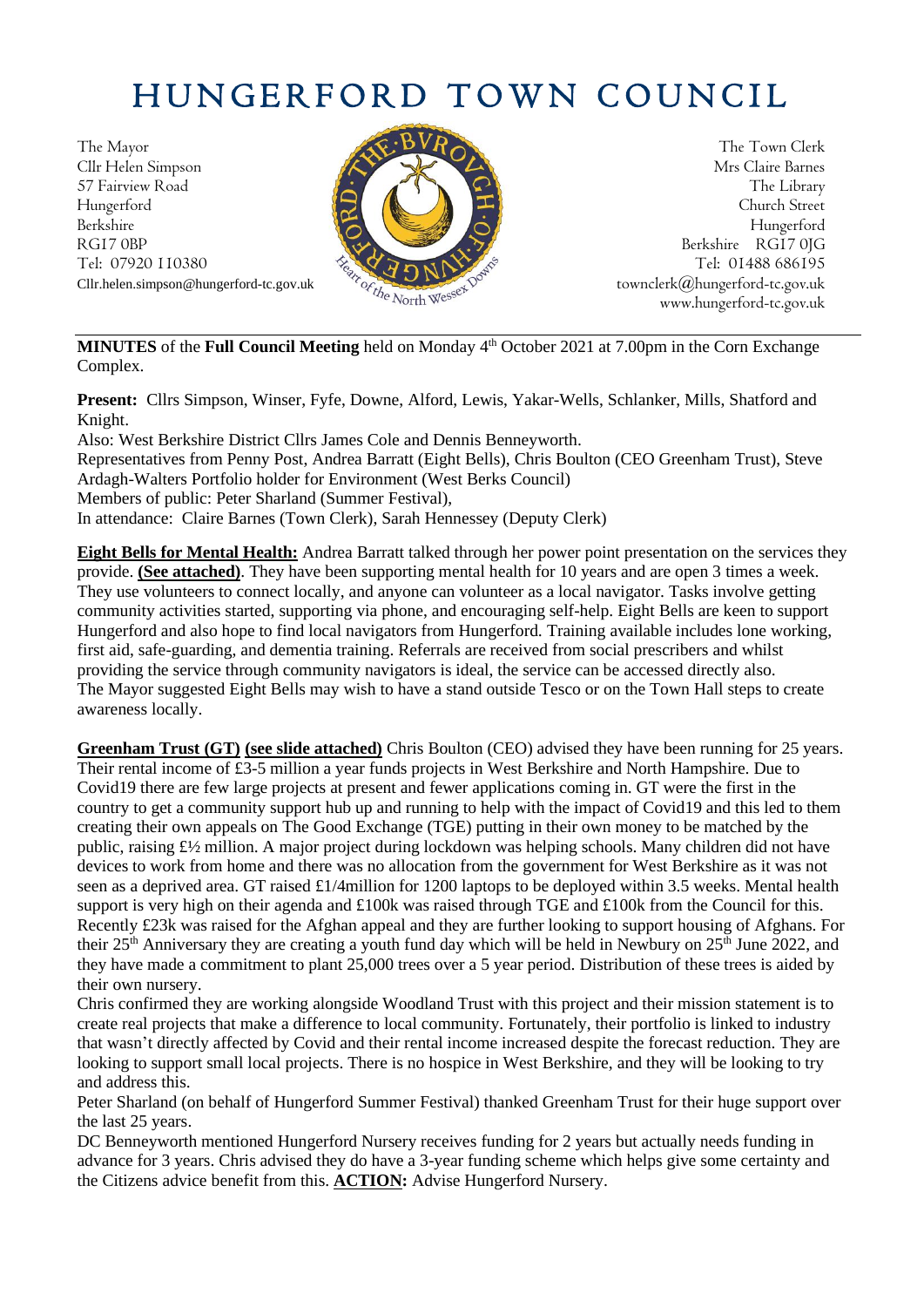The Greenham Trust are working on collaborative funding, local and national and benefit from 23 funders at present.

**West Berks Council (WBC):** Steve Ardagh-Walters talked through WBC's Environment Strategy (**see power point attached)** and how COP26 is their prime target. WBC has committed to a net zero carbon footprint by 2030. Furthermore, the whole district of West Berkshire is committed to a net zero carbon footprint by 2030 which involves 160,000 people playing a part and WBC enabling, inspiring, and leading by example. There is the need to minimise impact of economic growth and encourage more cycling and walking. Steve talked through their key achievement plan including a plan for a large solar farm at Grazeley. BBOWT are recruiting volunteers to survey and where possible increase biodiversity. If anyone is interested, please let him know. Recycling is reasonably good but could improve. A quarter of black bin content is food waste. It was pointed out smaller food recycle bins are required and Steve advised they hope to roll out weekly food collections with smaller bins soon.

10% of new car sales in UK are of electric vehicles. In Germany this is 25% including hybrid. WBC has a duty to enable increases and they wish to roll out more electric charge points in public car parks and to allow kerbside charging. They are running a pilot scheme in Newbury to see what the public accept and want in terms of chargers and parking.

*Cllr Downe pointed out HTC had put forward specific examples for encouraging EV use for consideration by WBC and the response received was dismissive. Hungerford Environmental Action Team have carried out their own research. There are some charging points that just need allocation of parking spaces and the tourism industry needs fast charging points. There has been no update on the charging points promised for the station.* Steve commented that there is a limited stream of funding and officer time, and consultation needs to be done thoroughly and properly so they get it right. WBC will consider models funded by private companies. *There have been no specifics detailed on the joint WBC/Sovereign planning application for Chestnut Walk relating to sustainability. WBC should be leading by example. DC Cole has called the application in as it is our* 

*only opportunity to influence.*

Steve advised that WBC do intend to build to a high quality including solar panels and EV chargers although it isn't shown on the plans.

*It was questioned why Hungerford is not included in the roll out of new cycle lanes. The A4 footways from Hungerford to Froxfield have not been maintained in years.* 

Steve advised the reason is lack of funding. Newbury is LEP funded and £1.5m was spent on a small area going east of the Robin Hood. The focus is on commuting rather than leisure cycling. WBC are seeking to improve the quality of the canal towpath through Hungerford for cycling.

Steve ended his presentation talking through the carbon footprint of buildings in West Berks with the schools having the largest followed by leisure centres, council buildings, and care homes. 3000 tonnes should drop to zero next year. WBC's 9.5 tonnes compare as 1% of the district's 0.9 million tonnes to be abated in 9years time.

**FC202100158 Note apologies for absence** – Councillors Chicken and Hudson

#### **FC202100159 Declarations of interest** – None

## **FC202100160 Approval of Minutes of the meeting of the Full Council meeting of 6th September 2021 and Extra Full Council meeting of 21st September 2021**

**Proposed:** Cllr Downe

**Seconded:** Cllr Winser

**Resolution:** To approve minutes of 6<sup>th</sup> September 2021 as a true record. 2 abstentions **Proposed:** Cllr Knight

**Seconded:** Cllr Schlanker

**Resolution:** To approve the minutes of 21<sup>st</sup> September as a true record. 4 abstentions. **Outcome of actions:** DC Benneyworth has been in touch with Sovereign and case holders have been assigned to deal with the various complaints. A 'town centre plan' meeting is being set up. The Heritage Trail is being worked on and costed. There has been no further progress with expanding the conservation team. CCTV has now been installed. A three-year contract with Shield Electrical for the Xmas lights has been agreed. Other actions are complete.

# **FC202100161 Receive Mayor's Report** – The report had been circulated **(see attached).**

**FC202100162 Receive District Councillor's Reports –** The report should follow in writing soon. DC James Cole mentioned some of the main issues that have arisen. Concerns about a lack of maintenance of the Redwood House/Lindley Lodge buildings has been passed on to Sovereign. The path through the site is poorly lit and maintained which is a concern as school children regularly use it. In addition, it is difficult for emergency services to access as they need to go via Cold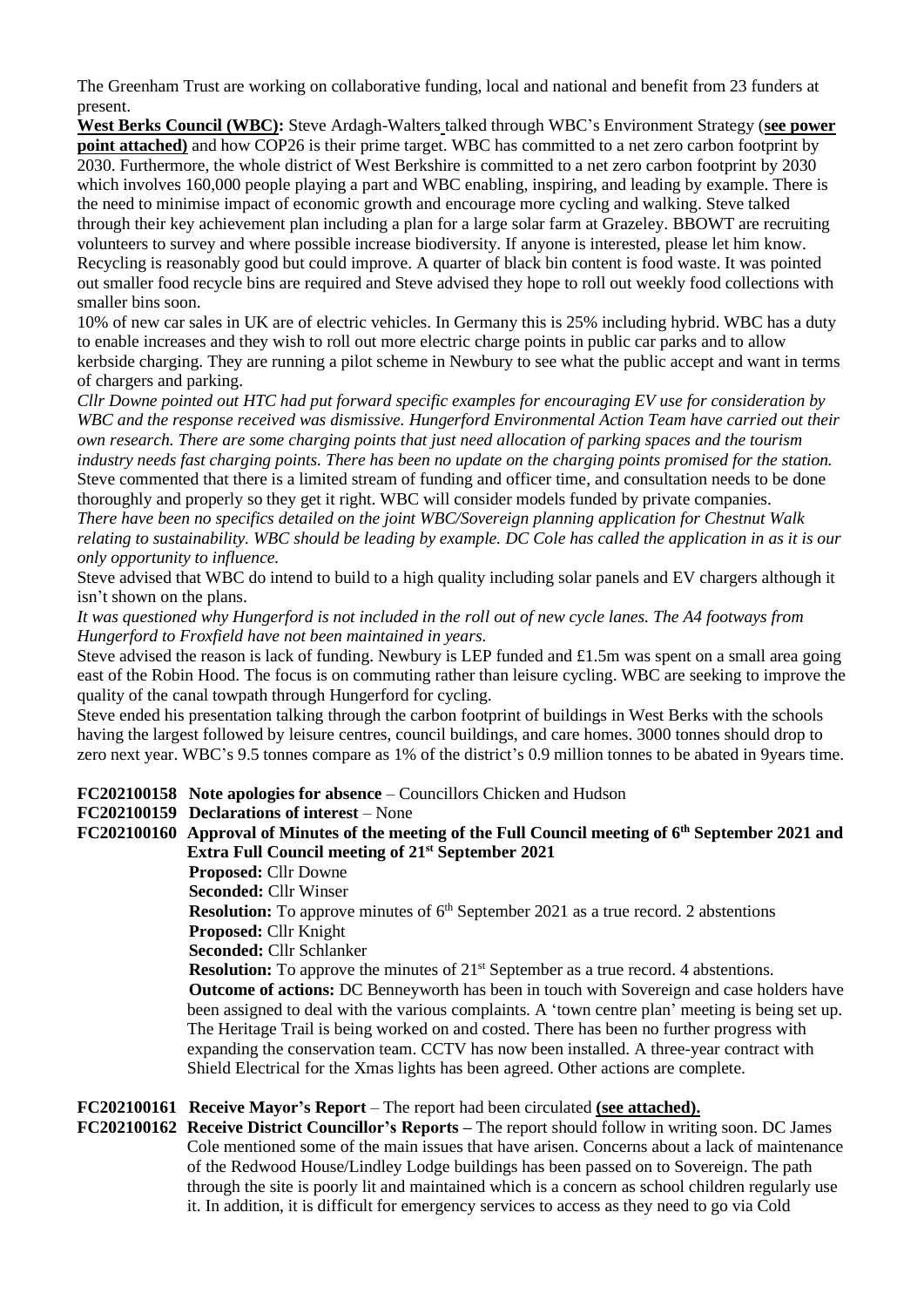Harbour Road. **ACTION**: DC Benneyworth to arrange a meeting with Sovereign about putting drop bollards on the Priory Roadside to allow another access, and to bring up maintenance issues. The drainage problem by Cottrell Close is on the scheduled list of works and has been escalated as much as possible. HTC was encouraged to put forward views on the Library Service Consultation and Hackney Carriage Consultation.

DC Cole attended the Councillors' Surgery led by the Mayor which could become a regular feature of the Food Festival market, perhaps every other month.

The Mayor was very concerned to hear directly from a new resident of one of the Bewley Homes that they had been told by the developer they would not be welcomed by Hungerford residents as they didn't want the houses built. It was agreed Bewley should be contacted about this, and a welcome statement put out to new homeowners. 12-15 of the 100 homes have been occupied so far. The press has asked Bewley for information on non-disclosure statements that residents had apparently been asked to sign.

The 6<sup>th</sup> Dec will see the rolling out of a 30mph speed limit on the Common.

**FC202100163 Health & Safety** – **Any complaints or concerns, including Impact of Coronavirus** – No concerns were raised.

#### **FC202100164 Hungerford 2036** – **Receive a report from the Project Team – See attached report.**

- **FC202100165 Receive Committee reports (no more than 3 minutes per report)** F&GP & R&A reports have been circulated. **See attached**.
- **FC202100166 Propose authorisation of payment run (circulated with copies of invoices) for September Proposed:** Cllr Winser **Seconded:** Cllr Simpson

**Resolution:** Agree cheque run for September totalling £29,496.51

**FC202100167 Propose year to date accounts –** refer to circulated Income/Expenditure Report. **Proposed:** Cllr Winser **Seconded:** Cllr Knight **Resolution:** Agree accounts with negative variance of £8640. (*Approx. £3000 of income has not been recorded for an insurance claim and rent. An amended report will follow).*

- **FC202100168 Propose authorisation of regular monthly payment list –** This would be to agree payments in advance for those contractors that we pay regularly, particularly those with annual contracts. **Proposed:** Cllr Simpson **Seconded:** Cllr Schlanker **Resolution:** Deferred to F&GP
- **FC202100169 Propose the issue of a mid-month payment run –** It was explained that some contractors' terms of payment are not being complied with as payments are only made monthly. **Proposed:** Cllr Simpson **Seconded:** Cllr Downe **Resolution:** Deferred to F&GP
- **FC202100170 Receive update on progress with Croft Field improvement project** A decision on the planning is expected mid-Oct. Our architect is approaching contractors.
- **FC202100171 Christmas lights Switch on Event -** The Mayor has booked Roger Beard to Switch On Hungerford's lights. He is a Freedom of the Town awardee and President's Day recently celebrated his 60 years involvement with the cricket club. The Switch on will take place on Sunday 28th Nov from 4pm to 5pm outside the Town Hall. This year Disco Dan will be making an appearance. The schools and local theatre groups have been asked if they would like to be involved.
- **FC202100172 Consider redesign of the HTC logo –** The logo is currently the same as Town & Manor and the schools which causes confusion. The Head of JOG School agreed it would be a good art project for the pupils to help design a new logo.

**ACTION:** HTC to design a brief.

#### **FC202100173 Any other Reports (3 minutes each) not to include any proposals** – None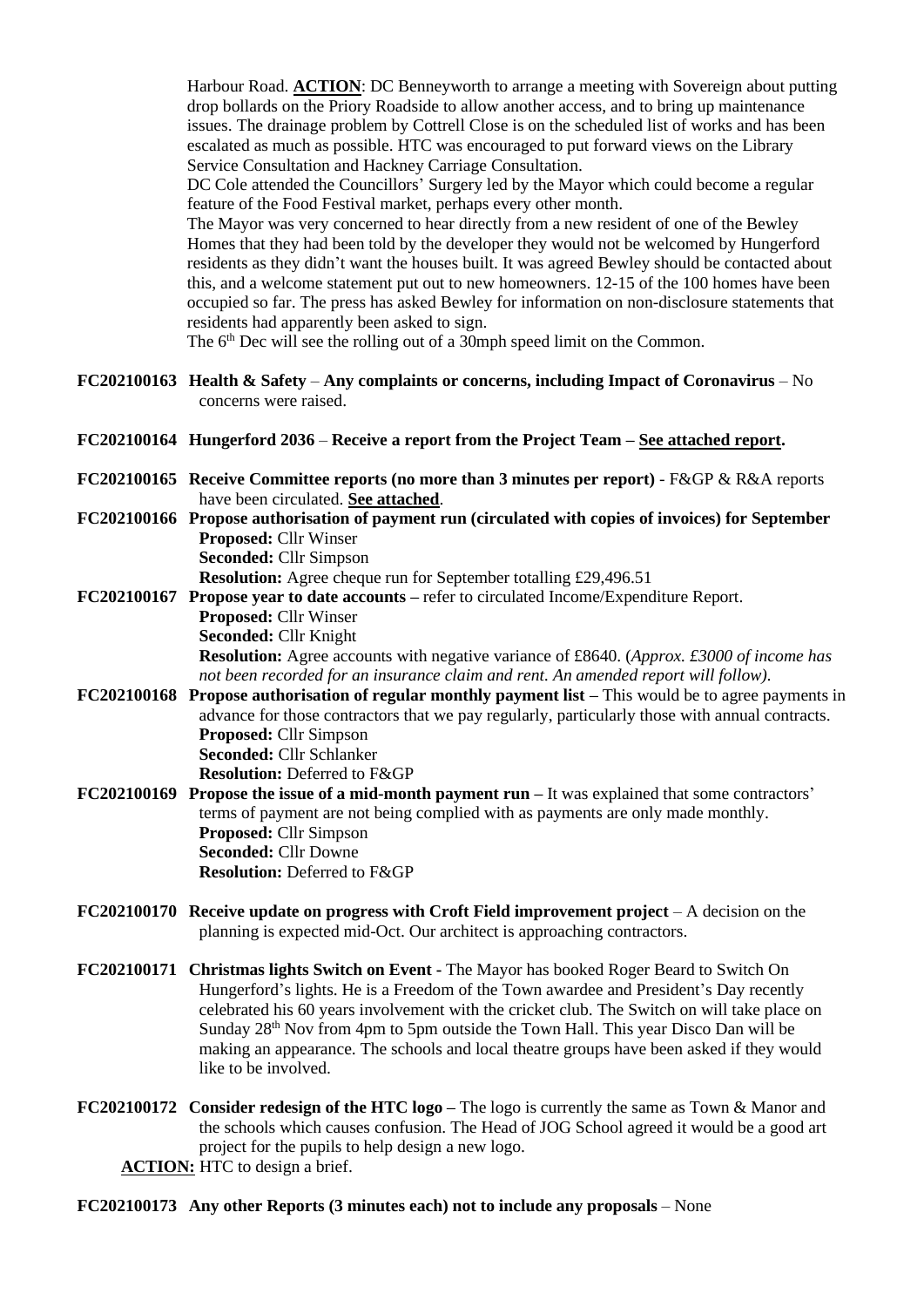# **Confidential**

The public and press may be excluded from the meeting on the grounds that publicity might be prejudicial to the public interest as per the Public Bodies (Admissions to Meetings) Act 1960.

It was noted that actions from the last Part 2 have been completed.

**FC202100174 Triangle Field Management Agreement – Receive update –** A response to our solicitor's letter has been received and terms have been agreed with one extra request. **Proposed:** Cllr Winser **Seconded:** Cllr Downe

**ACTION: Resolution:** Decline request to include training area in the curtilage but offer the area for rent non-training activities.

**FC202100175 Leisure Strategy update –** A reply is still awaited from the asset management team at WBC **as**  their last meeting was cancelled. **ACTION**: Clerk to follow up.

Meeting closed 9.15pm



Community Strength1. anniversary presentati ord.pp ord.pptx

# **Cllr Helen Simpson Mayors Report Full Council 4th Oct 2021**

## **High Sherriff**

Claire W and I attending the High Sherriff's summer reception at Bucklebury house. This was the first large official engagement for a while and it certainly felt very strange to be back in company again. It was really nice to meet the other Mayors for the civic year ahead.

## **Food & Craft Market**

I attended the Hungerford Food & Craft Market at the Croft Field on the 12<sup>th</sup> September. The market is very well attended and proving very popular. I also attended yesterday on 3rd October with Cllr's Daniel Lewis, Derek Alford, and ward member Cllr James Cole, running the councils first Councillor Surgery. It was really nice to meet residents, giving them the opportunity to share ideas or raise any concerns.

#### **Hungerford in Bloom**

It was really nice to welcome this year's competition winners to a presentation ceremony. The competition was hugely popular this year, we had a brand -new entry which took the top prize. I really hope residents will continue to support this much-loved competition. The judges were very impressed with the standard of entries and I'd like to say a huge thankyou to Sarah Chatters, Sarah Hennessey, Claire W, Judges and all those who entered this year's competition.

#### **Grant Awards**

It's always nice to gather the grant recipients together and give them the opportunity to share the stories of the groups, organisations and charities they represent. It's also nice to know how they're preparing to spend their grant awards. HTC knows the importance of these grants, even more so this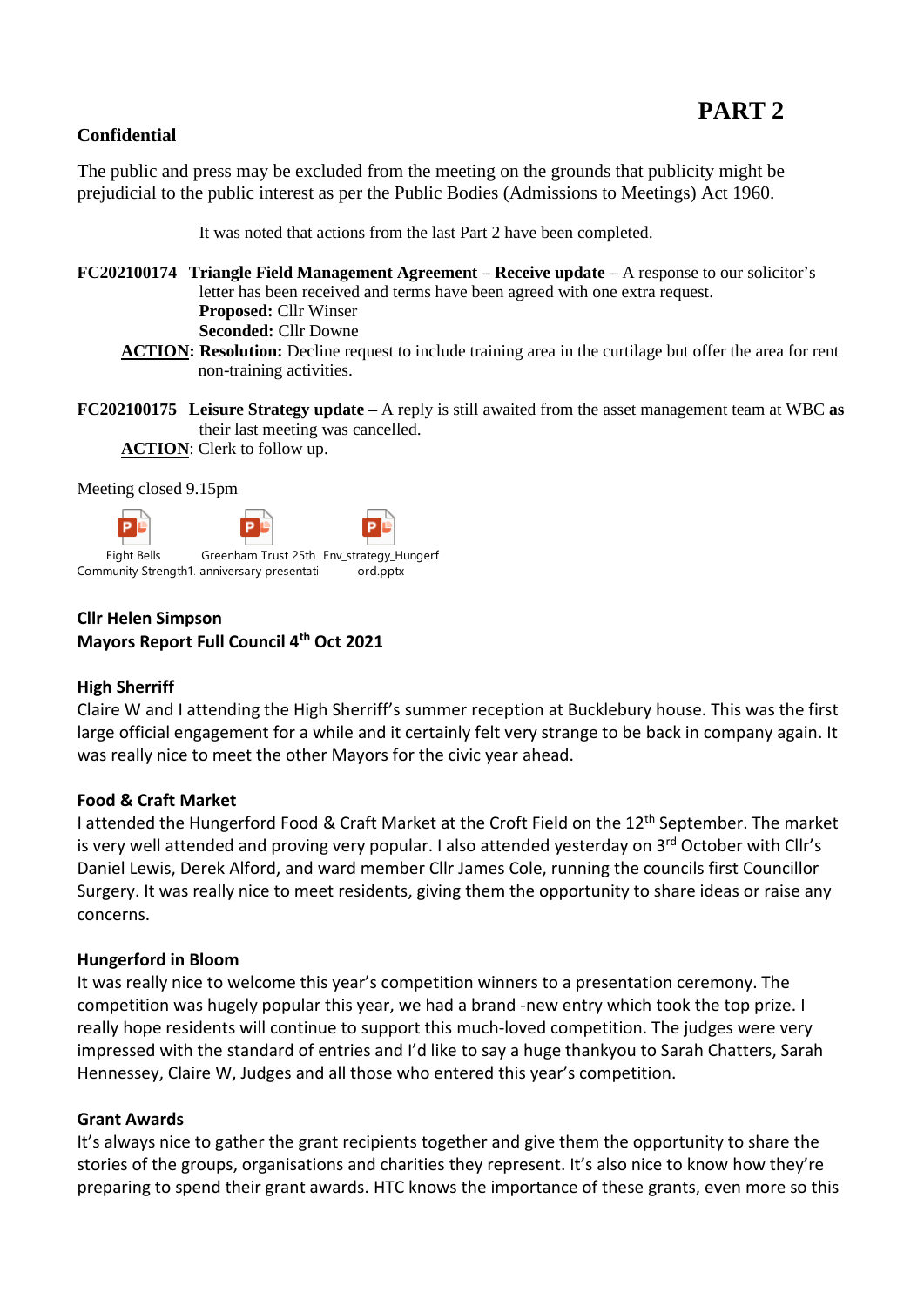year because of the pandemic and the difficulties they've faced around fundraising for their organisations.

# **Horticulture & Handicrafts Show**

I was thrilled to attend the event for the first time this year and hand out prizes to the winning entries. I was so impressed with the entries and exhibits on show. There were some very strict judges this year but well done to all those who entered and supported this event. Thank you to HAHA and the Royal British Legion for hosting.

# **Freshers Fair – John O'Gaunt School**

I attended the recent Freshers Fair at JOG school, I was delighted with the interest of students in extra -curricular clubs and community engagement activities. We are hopeful from the sign-up on the day of re-starting a youth council which will be supported by the school and link into HTC. Congratulations Cllr Derek Alford & Cllr Dan Lewis for your commitment to this project. Youth engagement has always been hugely important to me and the team, I'm really looking forward to getting involved.

# **Remembrance Sunday 14th November**

This year's remembrance parade will go ahead as usual, we will socially distance the wreath layers to be 1m apart, the war memorial area will be managed so that we can ensure a safe space, we will enjoy having Hungerford Town Band and 6<sup>th</sup> Armoured Close Battalion Support - REME involvement once more.

# **Summer Festival**

HTC representatives met with several Summer Festival organisers to talk about next year's 10day event. Needless to say, this much- loved package of entertainment will be back next year and will be packed with a program of events to entertain us all.

We really are so lucky to have such a varied range of events and talent right on our doorsteps. Please continue to support the brilliant calendar of activities being planned for next year.

# **EV Charging points in Hungerford**

WBC portfolio holder for the Environment Cllr Steve Ardagh-Walter will be attending HTC's full council meeting this month. HTC recently wrote to council leader Cllr Lynn Doherty to share our frustrations on HTC's request for some modest incremental measures which, would go some way to help alleviate some of the challenges faced by Hungerford residents, as we actively encourage them to switch to EV's. HTC feel that although the response from WBC was initially very positive, our request nearly 7wks later has failed to materialise. The response to our request for parking permit holders to have access to car park, based chargers even contradicts WBC's own ULEV strategy statement. We don't yet even have the four fast chargers planned for installation, although these have been promised since June. HTC hope that WBC will work with HTC to ensure Hungerford residents have the same opportunities currently being enjoyed in Newbury, agreeing to support the environmental efforts Hungerford is striving to realise for our community.

## **Planning application 21/01868/FULD Hungerford Old Peoples Home, Chestnut Walk, Hungerford**

It seems extraordinary with the background of WBC's Climate Emergency Declaration and Zero carbon strategy, that a new housing scheme half-owned by WBC Council is being proposed which isn't setting out to be an exemplar development. This should be a beacon showpiece for commercial housing developers to demonstrate what they too should be doing to make new homes environment friendly and to ensure the occupants of the homes can experience low energy costs without causing climate damage.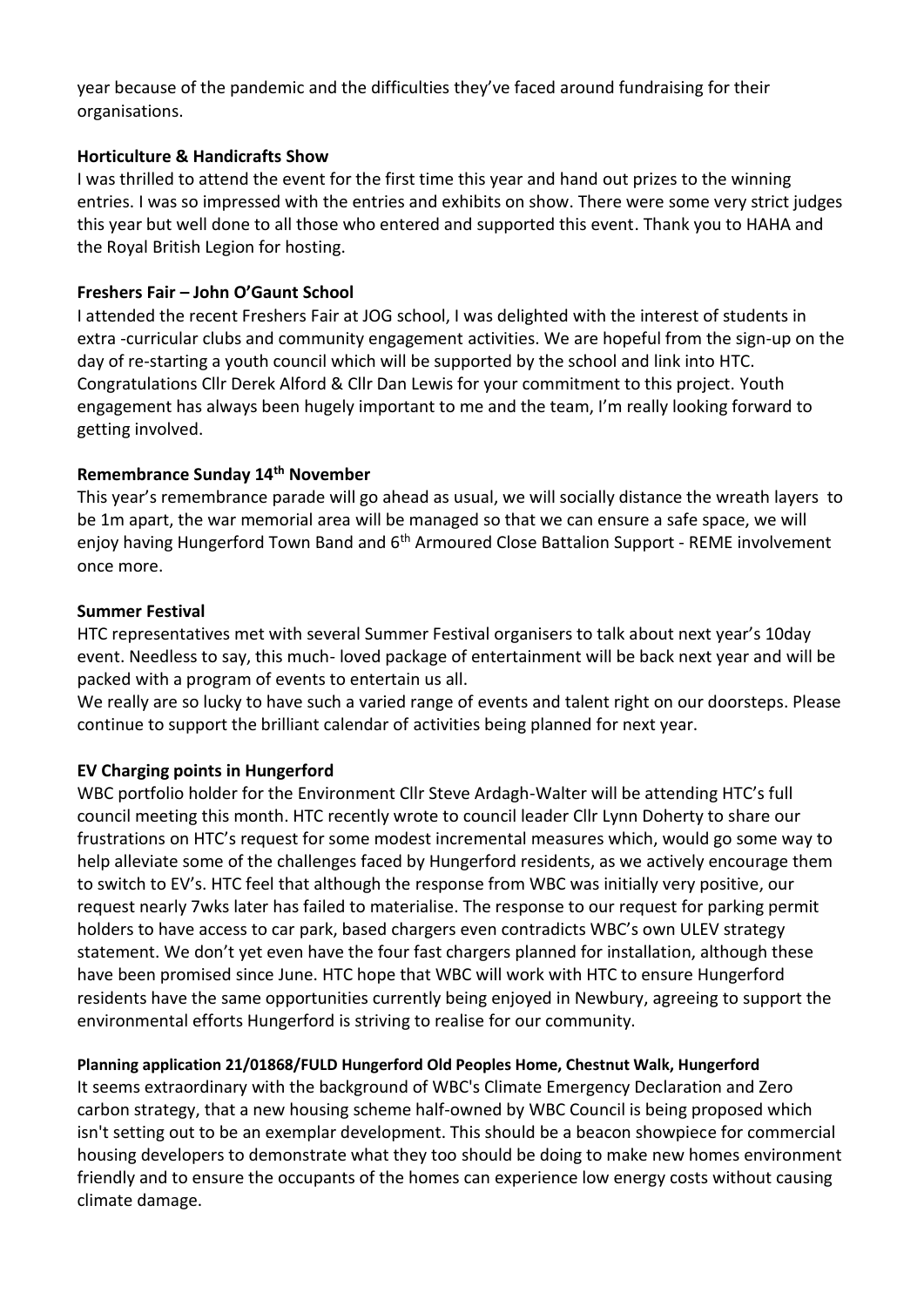In the current application's design and access statement, the text is littered with non-committal, nonenumerated and vague aspirations regarding energy efficiency and low-carbon heating. Words and phrases such as "endeavour", "where appropriate", "subject to the viability" give no definitive information as to what standards these homes will be built to nor what the heating energy sources will be.

This planning application has been called to Western Area Planning committee by DC James Cole. Let's hope West Berks councillors realise the opportunity they have in front of them to address and amend the plans to show all developers the standards WBC/HTC aspire to.

# **Recreation and Amenities Report 4th Oct 2021 Cllr Helen Simpson**

Update on actions: Suggestions for a memorial to Jack Williams – a bench has been ordered and this will be placed at Bridge Street War Memorial site. Cllr Simpson will speak to the Cricket Club regarding a trophy/dedication plaque at the Cricket Club. RBL are unable to make a donation towards the cost of the bench.

## **Trees**

**Resolution:** To remove the two ash trees at St Saviour's Cemetery that are overhanging the road and starting to show signs of ash die back.

**ACTION:** Quotes to be obtained

Tree inspection – the office is waiting for quotes from two companies regarding improving the rooting environment at the War Memorial Avenue. This will be considered at a future meeting. All other actions were completed.

## **Croft Field Activity Centre**

The current processes are working well, and the committee agreed to continue with these. **–** Update on progress of planning application – The application has been submitted to WBC Planning. As agreed at F&GP, Kennet Design will engage with contractors and submit plans.

**Skate Park** – This item was discussed following item RA2021044.

**–** Consider future plans for improvements to Skate Park. At the Full Council meeting in September, councillors expressed unanimous support for the concept of improving the skate park and creating a pump track using CIL money. The members of the public (Ben Howells and two minors) were present to discuss ideas for the type of equipment that could be installed to attract users to the site and to attract various sources of funding. For example, if there was a facility for BMX riders, British Cycling might look more favourably at providing funding.

Ben has been in contact with a company that specialise in the design and installation of skate parks, and they would be willing to come for an initial visit. He will arrange a site visit with the company and ask them to provide outline plans and approximate costings for discussion at a future meeting. HS will meet BH and suppliers to identify the best area for building this facility.

**Remembrance Sunday 2021** – Consider purchase of a Royal British Legion "Tommy". **Resolution:** To purchase a pair of Lamp Post Tommy's at a cost of £405.

## **FINANCE & GENERAL PURPOSES REPORT FOR FULL COUNCIL MEETING ON 4 TH OCTOBER 2021**

## **MONTH 6: SEPTEMBER 2021 INCOME & EXPENDITURE REPORT**

#### **101 FINANCE:**

£153,345 Annual Precept received this month, 100% has now been received.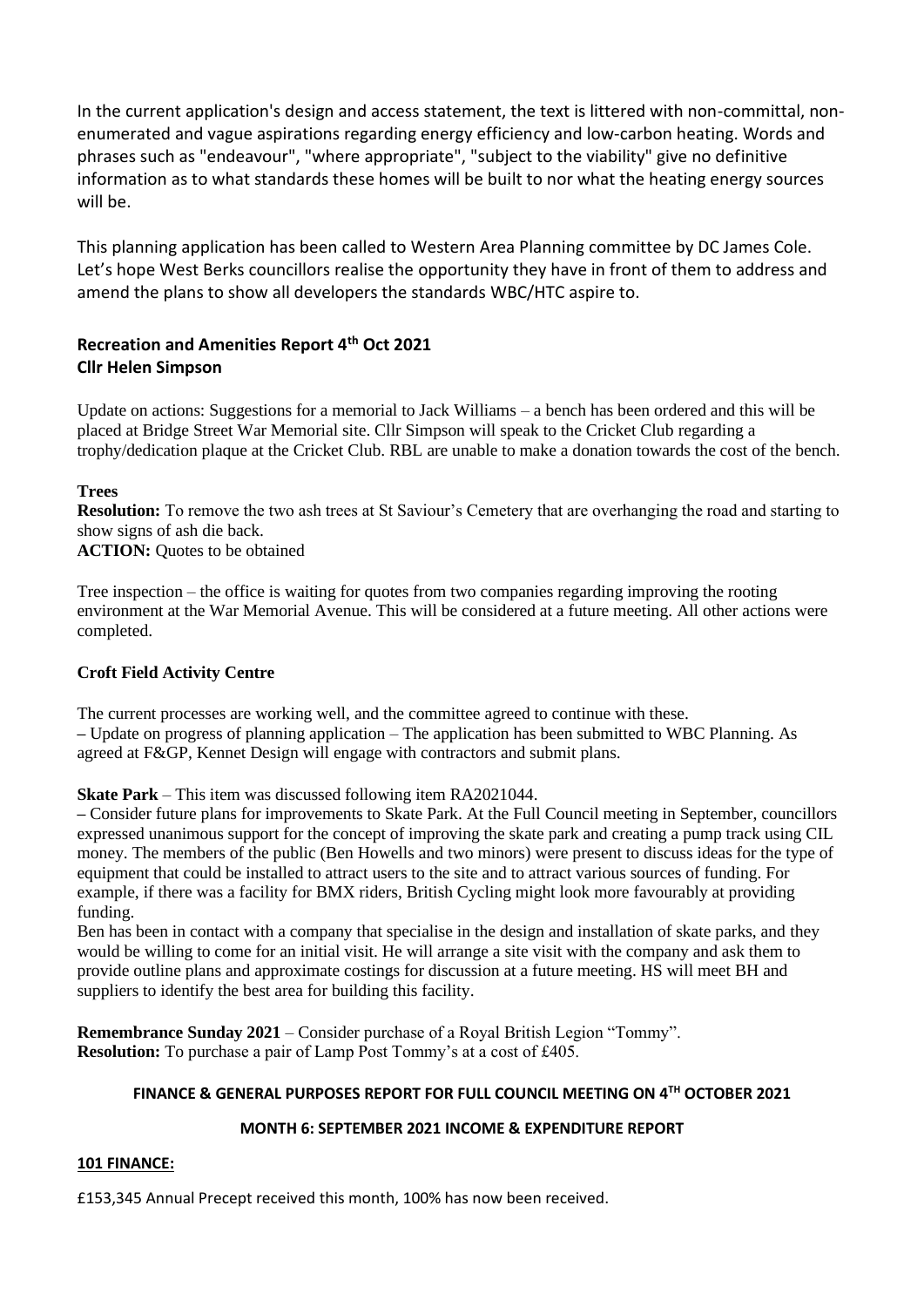#### **102 ADMINISTRATION:**

Net Income over Expenditure £1,070 below Budget.

#### **103 GRANTS & DONATIONS:**

Net Expenditure £347 below budget. Year to Date figure of £2,656 remaining to be allocated.

#### **104 POOL HOUSE:**

No Income recorded for this month. £175 still outstanding from last year.

#### **105 CONTINGENCY:**

No expenditure recorded this month, £6,650 remaining Budget available.

#### **106 TOURISM SUPPORT BUDGET:**

No Expenditure recorded this month. £2,500 remaining Budget available.

#### **109 HUNGERFORD 2036 PROJECT:**

Net Expenditure £467 above Budget, £3,178 remaining budget available.

#### **201 RECREATION & AMENITIES:**

Net Income over Expenditure £878 above Budget.

#### **202 WAR MEMORIAL GROUND:**

Net Expenditure £55 above Budget.

#### **203 ST SAVIOURS:**

Net Income over Expenditure £1,788 above Budget. Wall repair £1050. Burial Fee Income £239 below budget. £3,228 remaining Budget available.

#### **204 CROFT FIELD:**

Net Income over Expenditure £181 below Budget. Income down by £224, 44.8%.

#### **205 LIBRARY MAINTENANCE COSTS:**

No Expenditure recorded this month.

#### **206 TRIANGLE FIELD:**

No Income recorded for this month. Business Rates of £422 paid, this will be the responsibility of HRFC when the new Lease has been signed.

#### **301 CHRISTMAS LIGHTS:**

No Expenditure recorded this month.

#### **302 HIGHWAYS:**

Net Income over Expenditure £1,487 below Budget. Hanging Basket Donations of £120 received.

#### **303 CCTV:**

Net Income over Expenditure £381 above Budget.

#### **304 TOURISM & ECONOMY:**